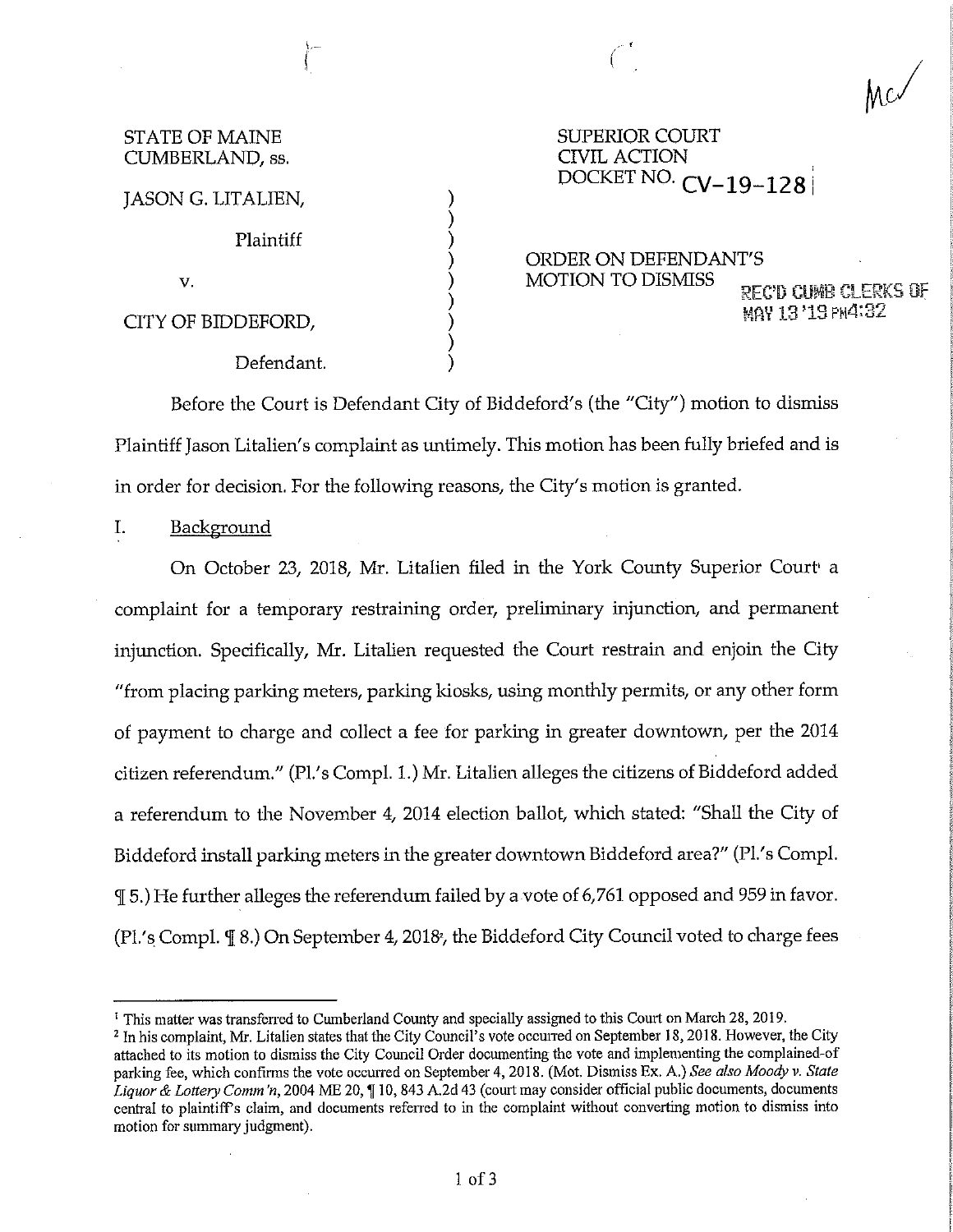for parking in eight municipal parking lots using a combination of parking permits and kiosks. (Pl.'s Compl.  $\P$  4; Mot. Dismiss Ex. A.) The City Council's Order specifies that the parking fees are "to be programmed into parking permit kiosks .... " (Mot. Dismiss Ex. A.) The thrust of Mr. Litalien's complaint is that the implementation of parking fees violates the 2014 citizen referendum.

( *(* 

The City filed the motion under consideration on November 13, 2018.

## II. Discussion

Although not styled as such, the City argues Mr. Litalien's claim is a Rule SOB appeal and was not filed within the 30-day time limit mandated by M.R. Civ. P. SOB(b). The Court agrees with the City that, contrary to Mr. Litalien' s position, Rule SOB is indeed applicable to this matter. Mr. Litalien's challenge to the validity of the implementation of parking fees falls within "the essence of matters that must be brought pursuant to Rule SOB to question whether the particular action of a municipal administrative agency is consistent with the requirements of law." *E.g., Sold, Inc. v. Gorham,* 2005 ME 24, 1 13, 868 A.2d 172 (challenge to Planning Board's condition of subdivision approval as inconsistent with statutory and constitutional requirements was subject of Rule SOB appeal).

"Except when otherwise provided by statute, challenges to municipal administrative actions must be brought within thirty days of notice of the municipal action or failure to act." *Sold, Inc.,* 2005 ME 24, 'l[ 9, 868 A.2d 172; *see* M.R. Civ. P. SOB(b). The prescribed time for filing of a Rule SOB appeal is jurisdictional, and an untimely complaint is barred. *Dubois Livestockv. Town of Arundel,* No. AP-18-0003, 2018 Me. Super. LEXIS 202, at \*10 (July 9, 2018). Unless government action must be reduced to a written decision pursuant to statute, ordinance, or rule, the time for filing a Rule SOB appeal begins to run on the date of the public vote or announcement of the final decision of the government decision-maker. M.R. Civ. P. SOB(b). Here, the City contends the limitation

 $2$  of  $3$